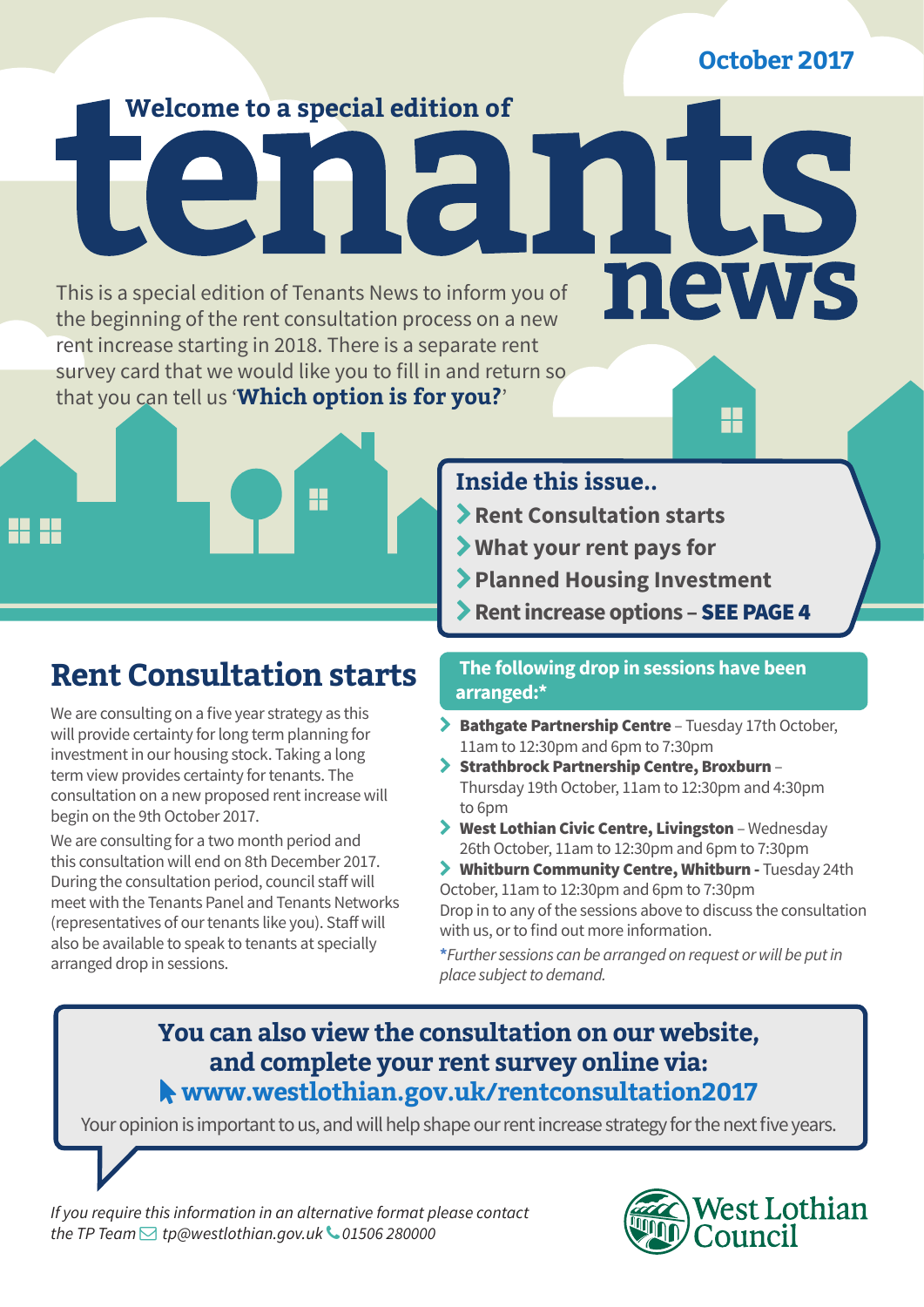# tenar

## **Rent Levels**

The average council house rent in West Lothian this year is £68.18 per week. You will see from the chart below that the rent levels in West Lothian fair well compared against other Scottish councils.

#### **Average weekly rent levels 2016/17**

| <b>MORAY</b>               | 54.94 |
|----------------------------|-------|
| <b>EAST LOTHIAN</b>        | 58.29 |
| <b>NORTH LANARKSHIRE</b>   | 59.24 |
| <b>ANGUS</b>               | 61.55 |
| <b>FALKIRK</b>             | 61.85 |
| <b>SOUTH LANARKSHIRE</b>   | 63.06 |
| <b>STIRLING</b>            | 63.95 |
| FIFE                       | 65.58 |
| <b>PERTH &amp; KINROSS</b> | 66.00 |
| <b>NORTH AYRSHIRE</b>      | 66.52 |
| <b>HIGHLAND</b>            | 66.74 |
| <b>WEST LOTHIAN</b>        | 68.18 |
| <b>ABDERDEENSHIRE</b>      | 68.19 |
| <b>EAST AYRSHIRE</b>       | 68.61 |
| <b>MIDLOTHIAN</b>          | 68.79 |
| <b>EAST DUMBARTONSHIRE</b> | 68.80 |
| <b>EAST RENFREWSHIRE</b>   | 69.22 |
| <b>SOUTH AYRSHIRE</b>      | 69.98 |
| <b>CLACKMANNANSHIRE</b>    | 70.02 |
| <b>ABERDEEN CITY</b>       | 70.11 |
| <b>DUNDEE</b>              | 70.11 |
| <b>ORKNEY</b>              | 73.38 |
| <b>SHETLAND</b>            | 73.94 |
| <b>WEST DUMBARTONSHIRE</b> | 75.09 |
| <b>RENFREWSHIRE</b>        | 75.14 |
| <b>EDINBURGH</b>           | 94.65 |

*Source: 2016/17 Convention of Scottish Local Authorities, Average weekly rent levels - based on a typical weekly rent. (52 weeks average for all stock)*

Ŧ

# **What your rent pays for**

The rent we receive from council properties allows us to maintain and improve the council's housing stock, so it is very important that we make best use of the resources we have.

The pie chart shows just how your rent money was spent last year; you will see that over 70 pence in every pound collected is being spent on Repairs, Maintenance and Planned Investment work on tenants' homes.



#### **Repairs and Maintenance**



In West Lothian, repairs to our housing stock are carried out by our own Building Services operatives. Between April 2016 and March 2017, they carried out 48,218

routine and emergency repairs on our council properties.

#### **Scottish Housing Quality Standard**

The Scottish Housing Quality Standard was brought in to ensure all social housing sector homes meet a certain standard.

**99.65%**

In West Lothian we have been working hard to bring our housing stock up to, and in many cases beyond, the required

standard and we are delighted we have achieved this for 99.65% of our properties.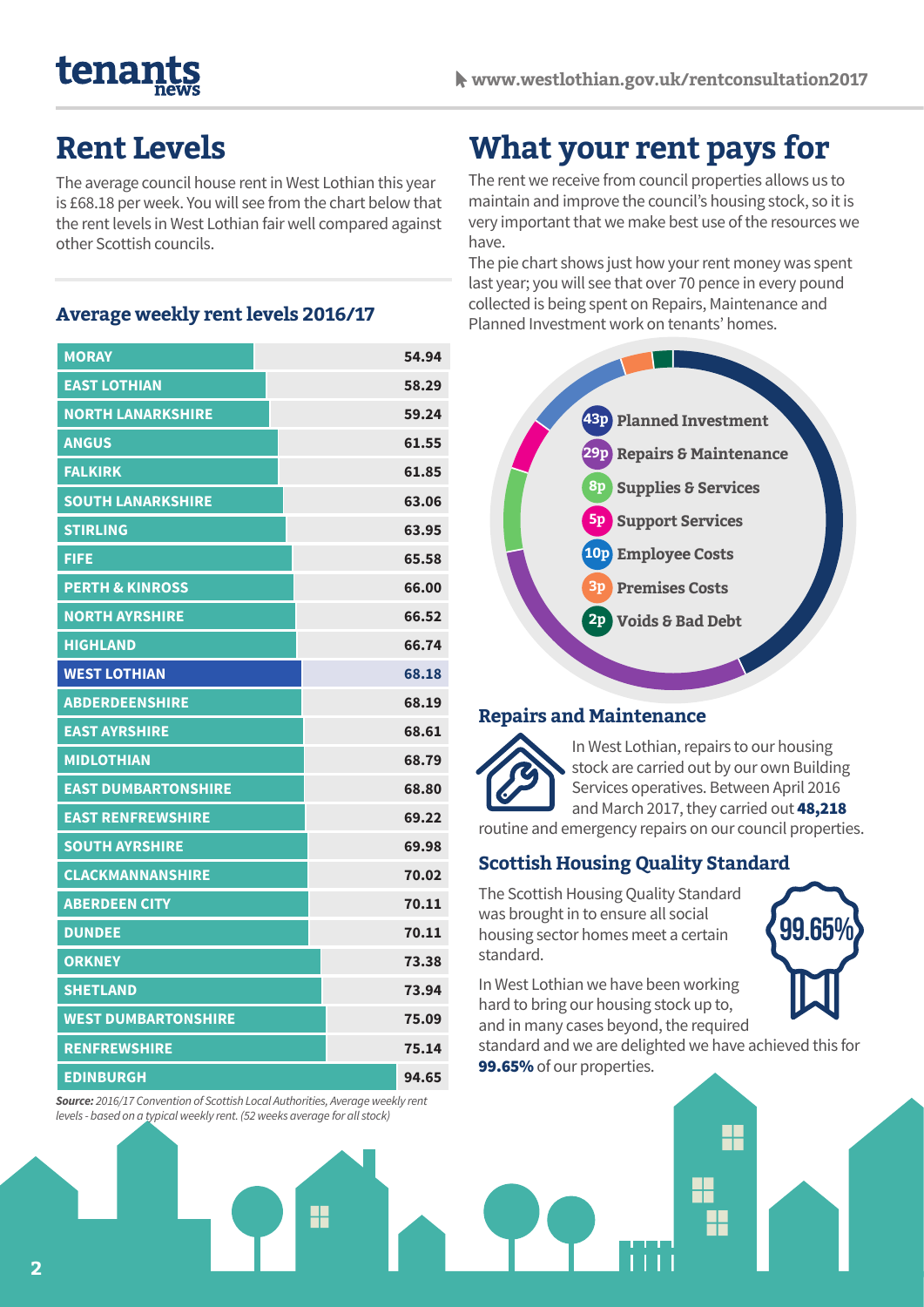# tena



# **Planned Housing Investment**

We are committed to improving and maintaining your homes to a good standard. In recent years, we have focussed on ensuring that our properties meet the Scottish Housing Quality Standard (SHQS). We have also embarked on an ambitious new build council housing programme.

For the five year period covered by the new rent strategy, we will need to focus on works to ensure that all our properties meet standards laid down by the Scottish Government for energy efficient homes.

These works will vary across the housing stock but could include replacing existing boilers with more energy efficient boilers; installing external wall insulation or installing solar PV panels.

Our planned investment programme aims to ensure that all our properties meet the new standard for energy efficient homes by December 2020.

An average rent increase of 2.25% per year would be required to maintain current levels of services and maintain and improve our housing stock.

**To maintain and improve our housing stock to an appropriate standard, through the housing capital programme we will need to invest around £75 million over the five years to 2023. This is broken down as follows:**



**Given the demand for social rented housing in West Lothian, with 9,406 applicants on the Common Housing Register, it is considered that there is a strong case for adding to the supply of council houses over the next five years. We are therefore consulting on rent increase options of 3% and 4% per year as both options will support an increase in the supply of council houses. We would also like your views on whether or not we should add to the supply of council houses to meet the needs of a growing population. Questions and options are included within the enclosed survey rent card.**

H

H

╫